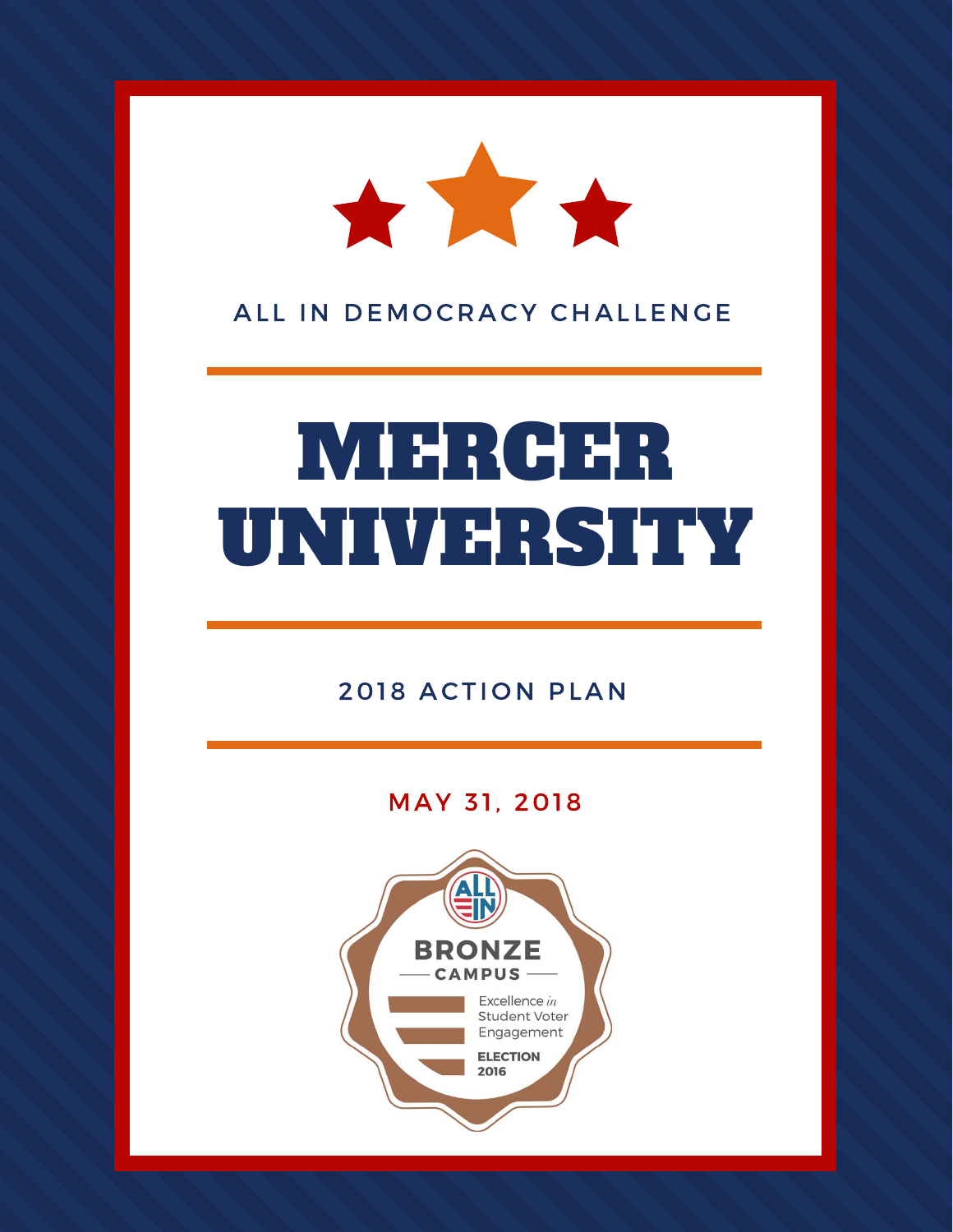# I. Executive Summary

Mercer University's mission is to teach, to learn, to create, to discover, to inspire, to empower, and to serve. In fulfilling this mission, Mercer commits to promoting the development of students who understand that their gifts and talents can be used to change the world. Mercer takes great pride in supporting civic engagement, including the promotion of voter registration, education, and turnout amongst our students. According to the National Study of Learning, Voting, and Engagement (NSLVE), Mercer students register and turnout to vote at higher rates than their peers, but despite this level of engagement much improvement can still be made.

In 2016, Mercer students had a voter registration rate of 80% and a turnout rate of 56.4%. These rates were a slight dip from the rates seen in 2012 (83.8% and 58.7% respectively). As the midterm election nears and Georgia gears up for an exciting gubernatorial race, Mercer's Civic Learning and Democratic Engagement (CLDE) team, along with the students of Mobilize Mercer, are ready to take on the task of increasing democratic engagement.

Under the leadership of Dr. Douglas Pearson and Ms. Lauren Shinholster, the CLDE team will seek to accomplish the following goals:

- Raise the midterm voter registration rate (68.9%) to Mercer's 2016 voter registration level (80%).
- Increase the midterm voter turnout rate from 28% to 36% in 2018.
- Increase TurboVote signups by 30% in 2018.

The progress made by the CLDE team will work to achieve the long-term goal of raising voter turnout rates to 70% by 2028.

# II.Leadership

The Civic Learning and Democratic Engagement (CLDE) team was formed to promote voter registration, education, and turnout amongst students at Mercer University. To improve civic learning and democratic engagement it was understood that a coordinated effort, featuring students, faculty, staff, and administrators, had to be undertaken. Under the leadership of Dr. Douglas Pearson, Vice President and Dean of Students, and Lauren Shinholster, Coordinator of Community Engagement, the 2018 Mercer University CLDE team was formed.

# Members of the Mercer University CLDE team include:

- o Dr. Douglas Pearson, Vice President and Dean of Students
- o Ms. Lauren Shinholster, Coordinator of Community Engagement and Advisor to Mobilize **Mercer**
- o Ms. Alexandra Kirschbaum, Undergraduate Student, Co-Chair of Mobilize Mercer
- o Mr. Christian Hartley, Undergraduate Student, President of Young Democrats, and Co-Chair of Mobilize Mercer
- o Mr. William Carter, Undergraduate Student, Treasurer for Mobilize Mercer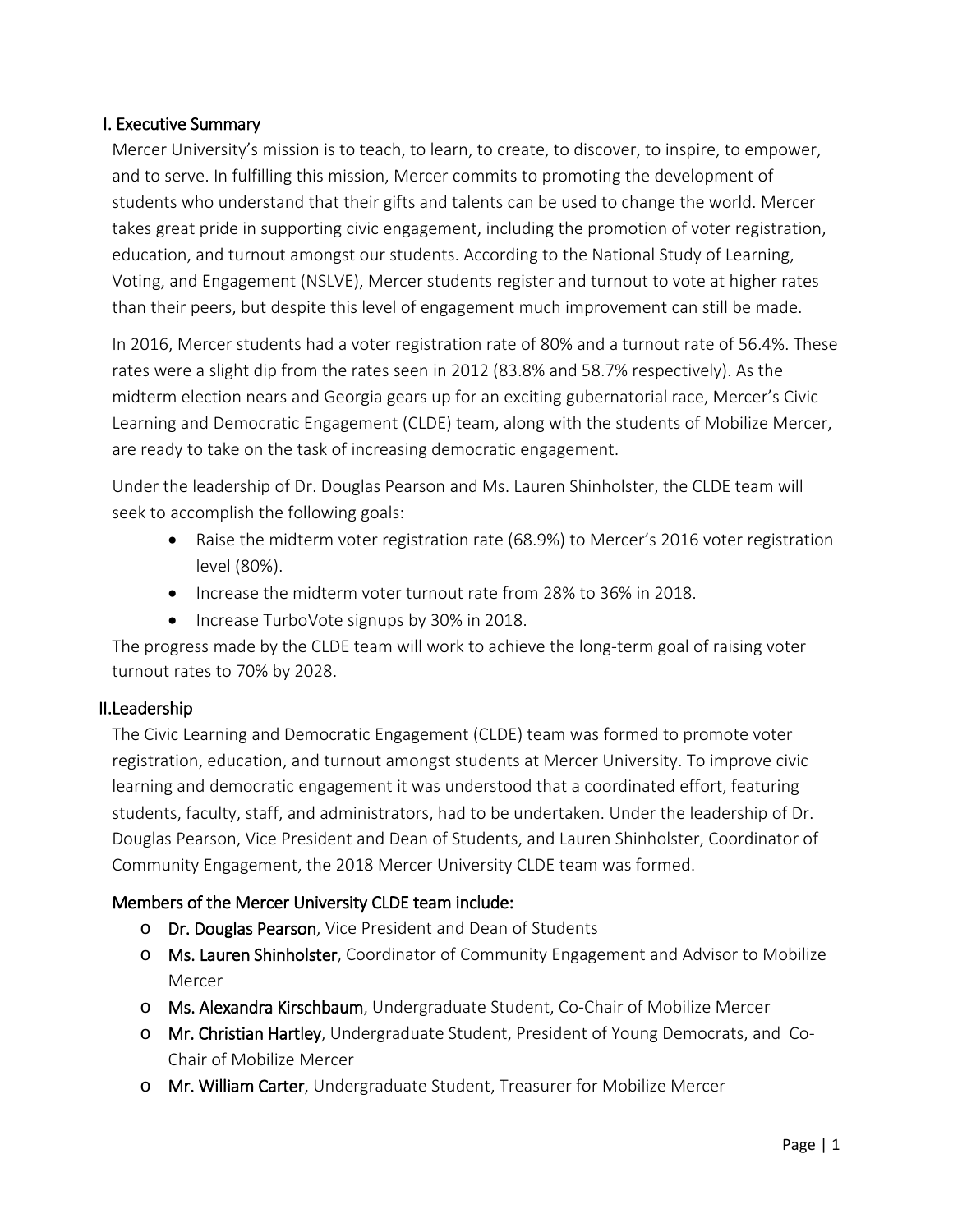- o Ms. Carrie Ingoldsby, Director of Campus Life and Student Involvement
- o Ms. Meredith Keating, Assistant Director of Campus Life and Student Involvement
- o Dr. Mary Alice Morgan, Senior Vice Provost for Service Learning and English Professor
- o Dr. Christopher Grant, Chair of Political Science Department, Professor, and Advisor to Young Democrats
- o Dr. Lori Johnson, Associate Professor and Director of the Law and Public Policy Program
- o Mr. Matthew Brownback, Director of Student-Athlete Support Services
- o Mr. Frantz Salomon, Area Coordinator in Residence Life
- o Ms. Beka Hott, Area Coordinator in Residence Life
- o Ms. Taylor Jessamy, Counselor, Student Support Services

Participation in Mercer's CLDE team will grow as other key faculty and staff representatives are identified.

# Mobilize Mercer

The CLDE team honors Mercer's dedication to fostering a student-centered environment that empowers students to take an active role in the development of programs and services. At the forefront of Mercer's student-led work to increase voter turnout is Mobilize Mercer, a nonpartisan voting initiative focused on raising voter awareness and participation. The CLDE team functions in a supporting and consulting capacity to Mobilize Mercer to assist in their planning of various voter engagement activities, including voter registration tabling and debate watch parties. In 2016, the efforts of Mobilize Mercer were recognized in Mercer's win of the "SoCon Votes" competition, the first Division 1 athletic conference championship for democratic engagement. Mobilize Mercer will look to defend Mercer's title in 2018.

# Community Partners

The efforts of the CLDE team and Mobilize Mercer are enhanced through the support of community partners, which include the leaders of SoCon Votes, Middle Ga Votes, the All in Democracy Challenge, and the Campus Election Engagement Project. Additional support has been provided by the Macon-Bibb County Board of Elections and TurboVote.

# CLDE and Mobilize Mercer Meetings

To accomplish the goals set forth in this action plan, the full CLDE team will meet at least once per semester, with key members meeting more frequently. The leaders of Mobilize Mercer will meet biweekly during Summer 2018 and weekly in Fall 2018. The full Mobilize Mercer team plans to meet biweekly in the Fall 2018 semester.

# III. Commitment

The commitment to civic learning and democratic engagement transcends the work of Mobilize Mercer and Mercer's CLDE team. Mercer University's commitment to civic learning and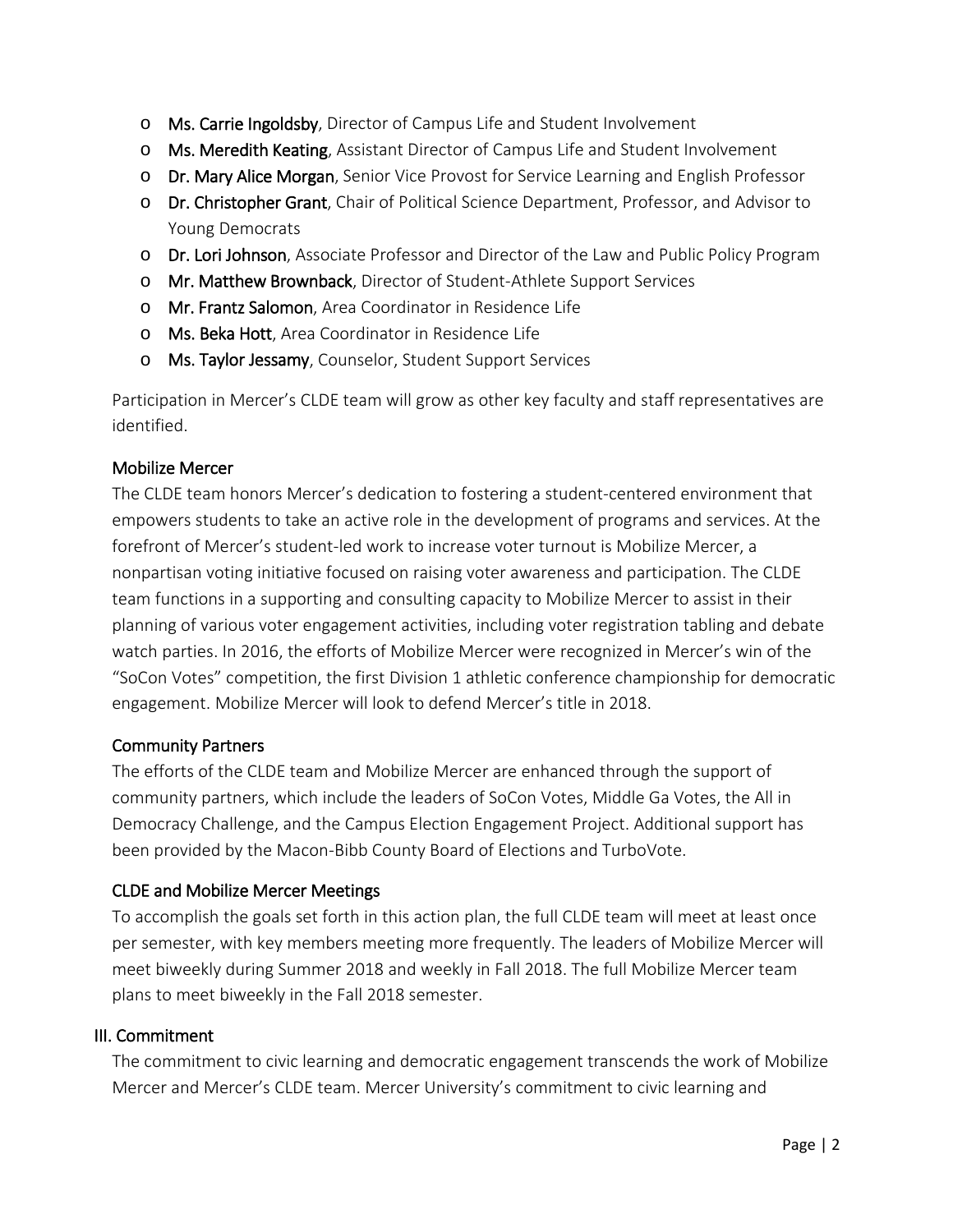democratic engagement is reflected in the university's mission and vision statements, as well as the university's 2018 strategic plan.

#### Mission Statement

Mercer University's mission is to teach, to learn, to create, to discover, to inspire, to empower, and to serve.

In fulfilling this mission, Mercer cultivates an environment that encourages its students to develop their talents to serve the needs of humankind. Mercer's commitment to creating a culture of service can be seen just by taking a walk on the campus. Throughout the campus you will find signs that read, "At Mercer, everyone majors in changing the world."



#### Vision Statement

To change the world, one student at a time.

#### 2018 Strategic Plan Imperatives

Mercer University's 2018 Strategic Plan outlines the university's vision for the decade ahead. The plan includes two imperatives that underscore the commitment to civic learning-- Imperative 5: Achieving Meaningful Outcomes and Imperative 7: Being True to our Heritage.

#### *Imperative 5: Achieving Meaningful Outcomes*

To achieve meaningful outcomes, Mercer will create an Engaged Learning Council to facilitate the coordination of engaged learning experiences including study abroad, service-learning, internships, and research. Mercer understands that by enriching the academic experience through engaged learning, students will be better prepared for success post-graduation.

# *Imperative 7: Being True to our Heritage*

Mercer's heritage reflects a commitment to dignity, freedom, and compassionate service. In staying true to these values, Mercer guarantees an environment that supports openness and inclusion, as well as freedom of inquiry and expression. Mercer will continue to inspire students to lives of service by increasing annual participation in Mercer on Mission, a blended study abroad, service-learning, and research experience.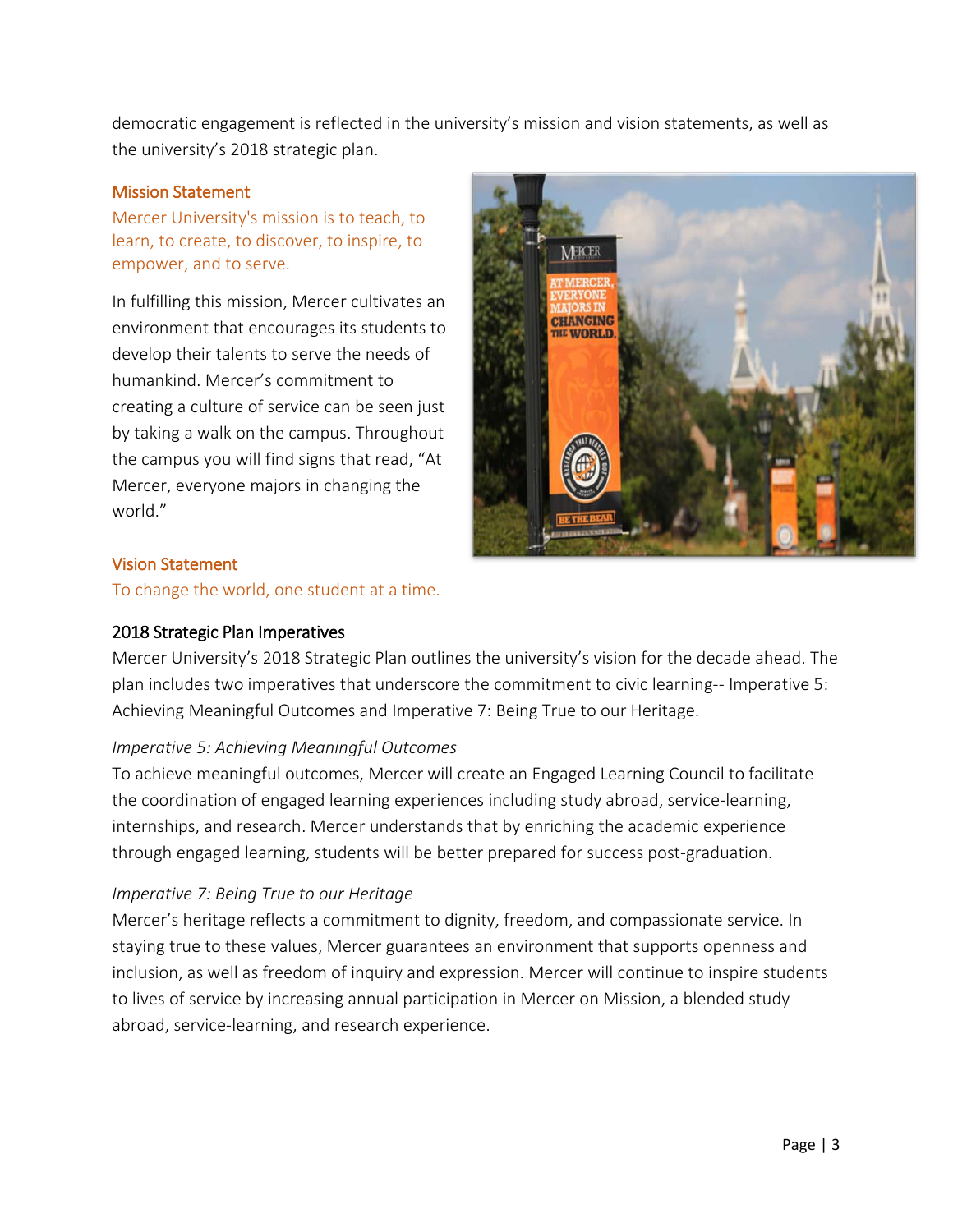# Core Curriculum

Preparing Mercer students to change the world is a shared responsibility. The commitment to developing change-makers is witnessed just as easily in Mercer's co-curricular experience as it is in the curricular.

Mercer's core curriculum for General Education builds on the assertion of commitment to civic learning by offering two tracks— the Great Books Curriculum or the Integrative Curriculum.

The course sequence in the Great Books Curriculum allows students to explore complex issues on race, class, and gender. A description of the Great Books Curriculum reads, "Through this survey of political, religious, philosophical, and scientific thought, students can increase their skills in disciplined thinking and effective writing, can heighten their moral and ethical reflectiveness, and can understand how the seminal ideas of the past have formed our twentieth and twenty-first century selves."

In the Integrative Curriculum Program, students complete three multidisciplinary courses— Understanding Self and Others, Building Community, and Engaging the World. A description on the 'Building Community' course reads, "The broad topic for this sophomore level course is community – how communities are formed, cultivated or threatened, and the role citizens play in preserving public good in communities and nations." The 'Building Community' course is enhanced through service-learning and has provided opportunities for Mercer students to tutor in Bibb County elementary and high schools, volunteer at a local day shelter, and work with animal rescue organizations.

# Co-curricular

Beyond the curriculum, Mercer enhances the academic experience through cultural, social, and educational programming; community engagement and volunteerism; leadership development; and Greek Life and student organization participation.

With 20 active Greek chapters and nearly 150 student organizations on campus, Mercer students understand and embrace the importance of involvement and civic engagement. Students dedicate their time to rebuild homes with Habitat for Humanity, host food drives with MerServe, and raise funds for pediatric hospitals with MU Miracle. Finally, Mercer students demonstrate their commitment to democratic engagement through involvement with organizations such as College Republicans, Young Democrats, Young Americans for Liberty, and Mobilize Mercer.

Although Mercer students have long been active in the community on their own, the Center for Community Engagement functions as the clearinghouse for volunteer opportunities. The Center for Community Engagement matches individual students and student organizations to community agencies for volunteer placement. Additionally, the Center for Community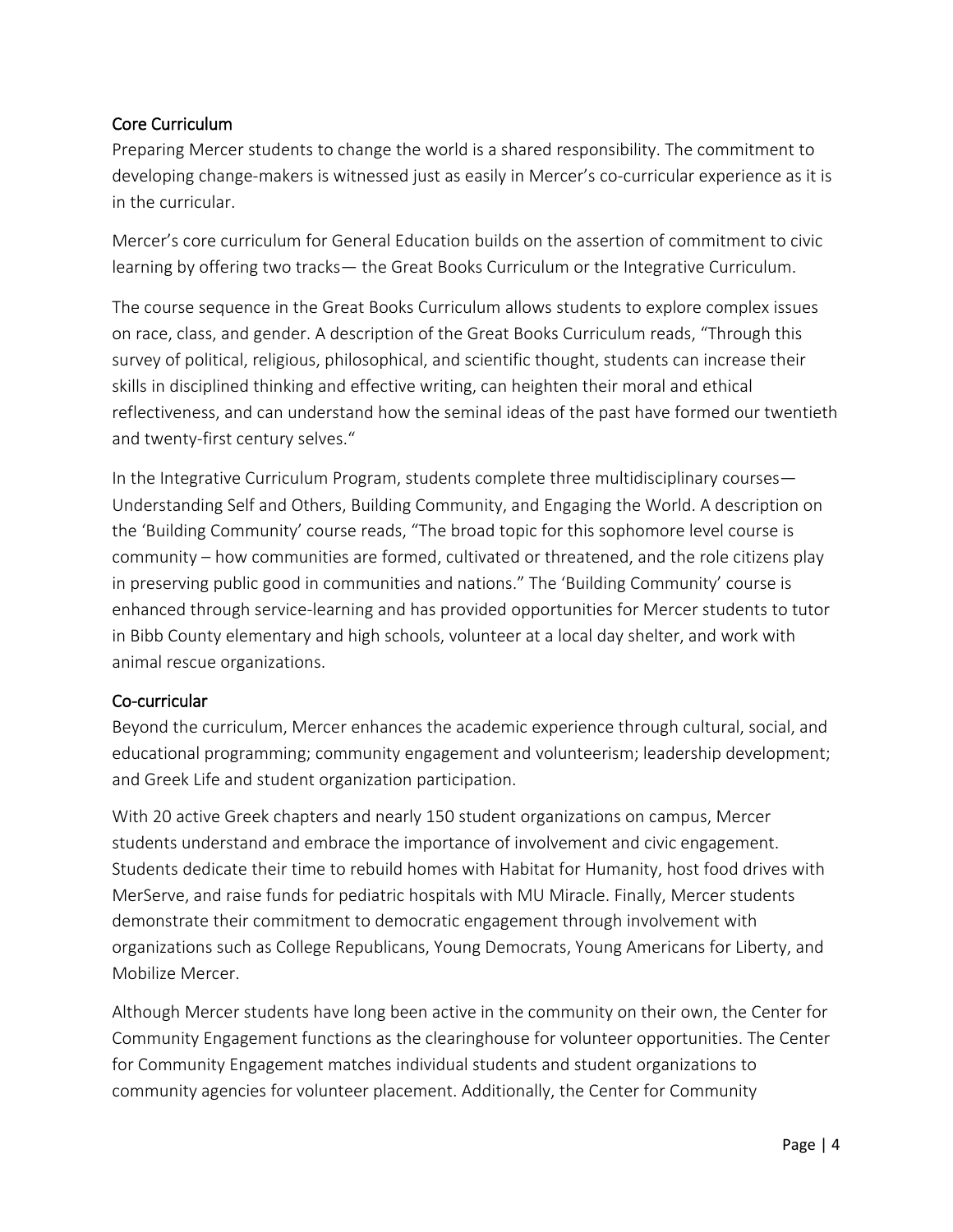Engagement works with faculty to facilitate the planning and coordination of service-learning opportunities.

#### IV. Landscape

In 2016, Mercer University participated in the inaugural "SoCon Votes" competition. "SoCon Votes", an athletic conference championship for democratic engagement was created by Joey Wozniak, a senior at Mercer University at that time. In recognizing the important role that colleges and universities play in strengthening civic engagement, Mercer



Pictured from l-r: Joseph Wozniak, creator of SoCon Votes; 2016 Mobilize Mercer leaders, Hannah Vann (advisor), Austin Paul, and Emily Thompson; Lyne Murphy, SoCon Votes sponsor; Douglas Pearson, Mercer Vice President and Dean of Students; and Mercer President, Bill Underwood.

administrators quickly bought into the "SoCon Votes" competition. In addition to winning "SoCon Votes", Mercer took two steps that continue to impact the political climate and commitment to democratic engagement on campus—NSLVE participation and the formation of Mobilize Mercer.

# **NSLVE**

The NSLVE assessment has been a useful tool for examining voter registration and turnout rates at Mercer University. By organizing voter engagement data based on age, gender, and fields of study, for example, NSLVE has enabled Mercer to draw inferences on the areas in which we can improve from the previous election. The tables listed below provide a snapshot of democratic engagement at Mercer.

# Table 1. Student Voter Registration Rates

|      | <b>Mercer</b> | <b>All Institutions</b> |
|------|---------------|-------------------------|
| 2012 | 83.8%         | 69.0%                   |
| 2014 | 68.9%         | 68.0%                   |
| 2016 | 80.0%         | 70.6%                   |

# Table 2. Student Voter Turnout Rates

|      | <b>Mercer</b> | <b>All Institutions</b> |
|------|---------------|-------------------------|
| 2012 | 58.7%         | 46.9%                   |
| 2014 | 27.7%         | 18.5%                   |
| 2016 | 56.4%         | 50.4%                   |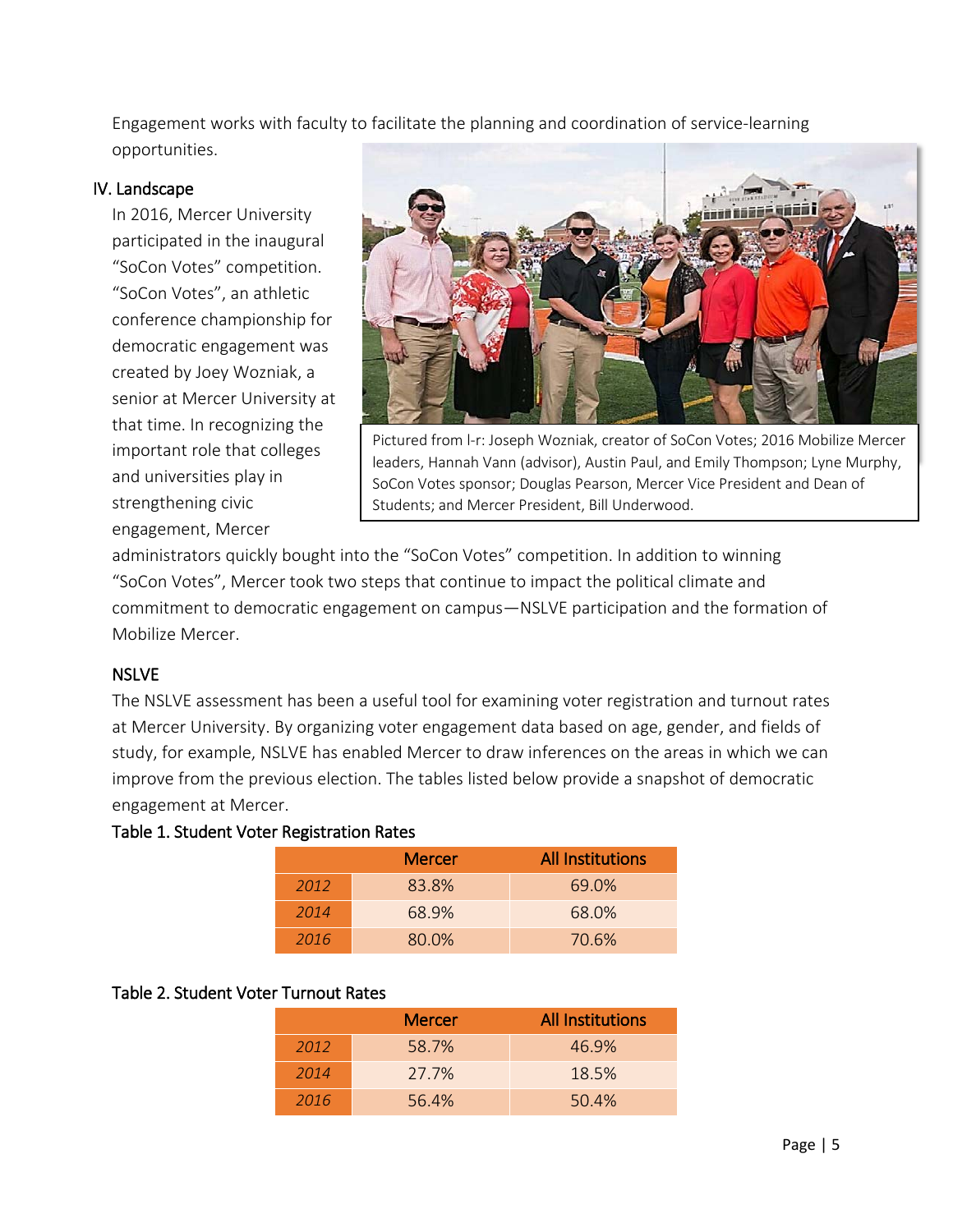While Mercer University students register and turnout to vote at higher rates than their peers, there is significant room for improvement. Most notably, there is concern regarding the disparity in voter registration when comparing the 2014 midterm election to the presidential elections of 2012 and 2016. With a nearly 15% decline in voter registration from 2012 to 2014, it will be paramount to stress the importance of midterm elections. The university's commitment to promoting democratic engagement must be sustained. Other notable democratic engagement trends can be seen below.

# Democratic Engagement at Mercer

# *Absentee Ballot vs In Person, Election Day*

Based on Fall 2017 enrollment data, 86% of Mercer students are from Georgia. Despite the high rate of Georgia residents, the majority of Mercer students are still opting to vote via absentee ballot (60.6%). Mobilize Mercer and Mercer's CLDE team will work to inform students that they have the right to vote using their university address if they so choose. If students prefer to vote via absentee ballot, Mobilize Mercer can facilitate this process by signing those students up with TurboVote. TurboVote will allow students to request a state-specific absentee ballot.



# *Voting, By Gender*

According to Mercer's NSLVE data, women are voting at higher rates than men. Mobilize Mercer will combat this disparity through targeted programming, which may include partnerships with fraternities to host voter registration drives amongst their members.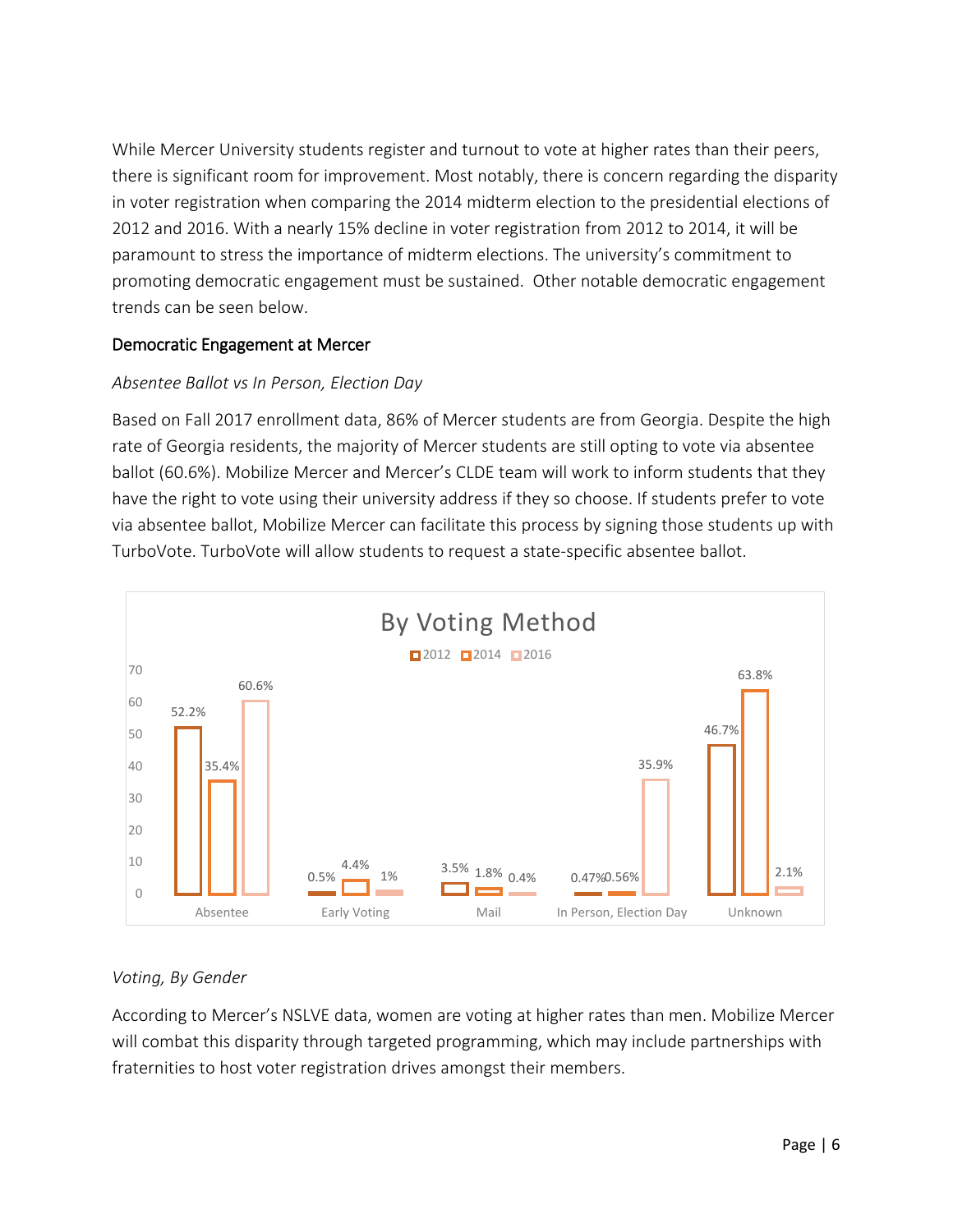

# *Voting, By Field of Study*

Mercer's NSLVE breakdown based on field of study follows the national trend of lower voter turnout amongst STEM majors—science, technology, engineering, and mathematics. To address the lower voting rates, the CLDE team will work to identify faculty members that can function as liaisons between their students and Mobilize Mercer.

| Field of Study, Highest Voting Rates                             | Rate  | Field of Study, Lowest Voting Rates | Rate  |
|------------------------------------------------------------------|-------|-------------------------------------|-------|
| <b>Public Administration &amp; Social Service</b><br>Professions | 72.9% | <b>Physical Sciences</b>            | 37.7% |
| Education                                                        | 72.4% | Philosophy and Religious Studies    | 43.5% |
| Multi/Interdisciplinary Studies                                  | 72.2% | Engineering                         | 44.4% |
| Law Enforcement, Firefighting, and                               | 71.0% | Liberal Arts and Sciences, and      | 45.0% |
| <b>Protective Services</b>                                       |       | <b>Humanities</b>                   |       |

# Internal Barriers

Mercer is very fortunate to have supportive faculty, staff, administrators, and students who are willing to lead the charge to increase democratic engagement. However, as with most initiatives, additional staffing and funding can lend itself to increasing the number of events that can be conducted, as well as the potential quality and reach of those events.

# External Barriers

While Georgia has taken strides to reduce barriers to voting, there are still significant challenges.

- Voter ID requirements- Georgia does not accept school IDs from private institutions
- Polling Location- While the nearest polling location is less than 2 miles from campus, it may prove difficult for some students to vote if they do not have access to reliable transportation.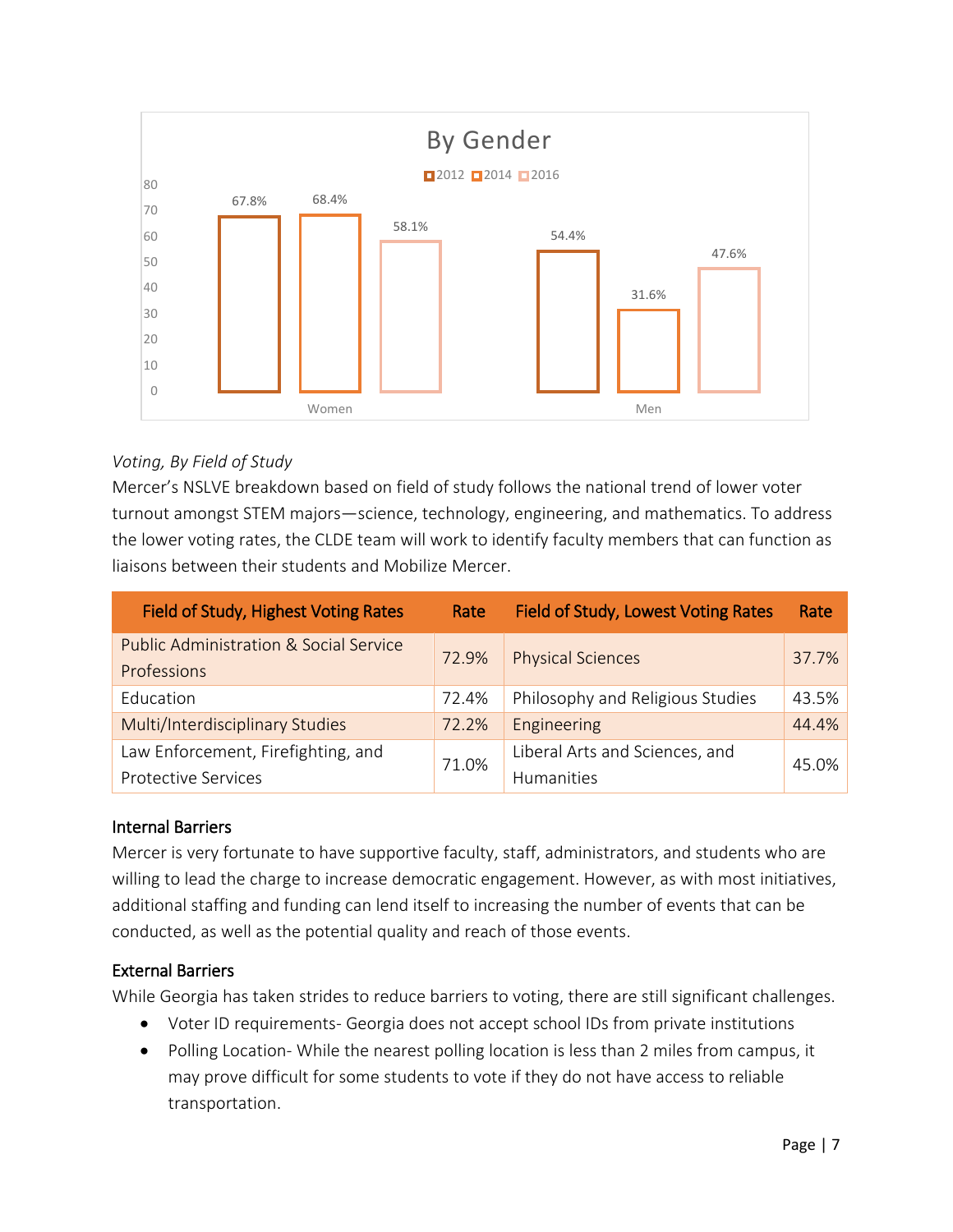• Voter registration deadlines- Georgia does not offer same day voter registration. All Georgia voters must be registered to vote by October 9<sup>th</sup> for the general election on November 6<sup>th</sup>.

#### Resources

Despite some challenges, Mercer is confident that our institution is primed for a successful election season. There are several available resources that are key to Mercer's success dedicated personnel and community partners, adequate funding, and civic-minded students.

#### V. Goals

To build upon the accomplishments of 2016, Mercer University has set the following goals:

#### *Long-term goal:* Raise voter turnout rates to 70% by 2028.

#### *Short-term goals:*

I. Raise the midterm voter registration rate to Mercer's 2016 voter registration level. Historically, voter engagement declines in midterm elections; however, the effort behind encouraging students to register to vote should not wane. In 2014, 68.9% of Mercer students registered to vote, but in 2016 this rate surged to 80%. It is the expectation that through intentional and well-coordinated efforts this goal can be met.

# II. Increase the midterm voter turnout rate from 28% to 36% in 2018.

In 2014, the voter turnout rate in the United States was 35.9%, while Georgia's turnout rate was 38.5%. Mercer will work to raise its voter turnout to the level of engagement seen nationwide in 2014.

#### III. Increase TurboVote signups by 30% in 2018.

Mercer recorded 205 TurboVote signups in 2016. To justify the expense of TurboVote and the continuation of this partnership, utilization must be increased. In 2018, considerable effort will be placed behind the promotion of TurboVote. Mobilize Mercer will take care to promote that TurboVote can do more than facilitate voter registration. Mass emails, voter registration tabling, and campus-wide competitions are a few of the strategies that will be used to increase signups.

# VI. Strategy

Various strategies will be undertaken to increase voter registration, education, and turnout at Mercer.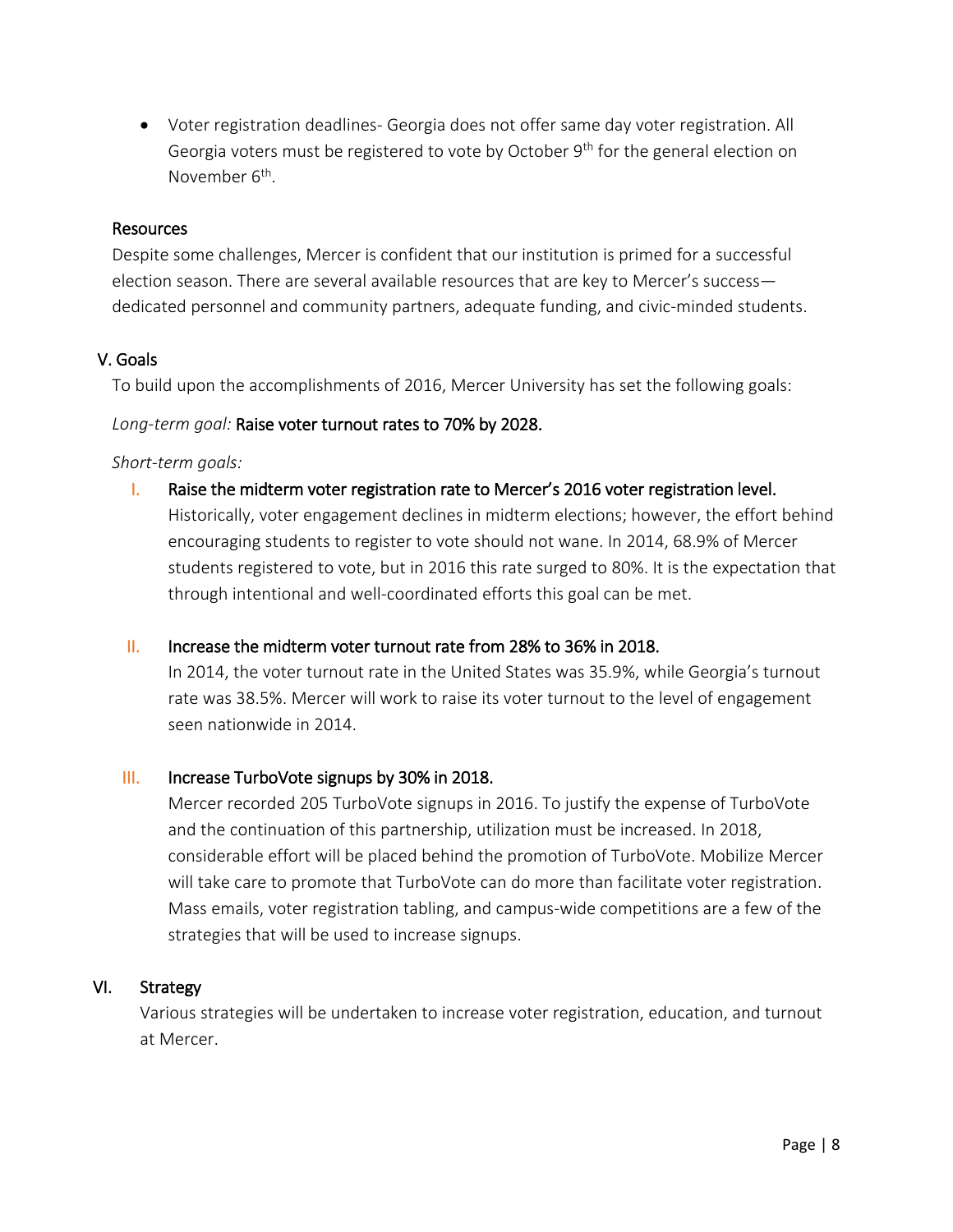# Voter Registration

- TurboVote
	- o The partnership with TurboVote has been renewed for 2018-2019. Paper voter registration forms will continue to be available in the Center for Community Engagement and Office of Campus Life and Student Involvement, but TurboVote will be the primary platform for Mercer's voter registration efforts.
	- o Mercer's TurboVote link will continue to be featured on MyMercer, the university's online student portal. When students need to access the portal to check their grades or review their financial aid, they will also be able to register to vote, change their address, setup text reminders about election deadlines, or request absentee ballots.
- Summer Orientation Sessions, June 15-25
	- o Information on voter registration will be provided during the summer orientation resource fairs. Promotional items including cups and stickers will be available.
- Move-in Day, August 18
	- o Mobilize Mercer will be partnering with Residence Life to host voter registration tables in the first-year dorms during Move-in Day.
- Bear Fair, August 20
	- o For those students who are unable to register during Move-in Day, they will have another chance at Bear Fair on Monday, August 20<sup>th</sup>. Bear Fair is the annual event that introduces first-year students to student organizations on Mercer's Macon campus.
- Mass Emails
	- o Email reminders about voter registration deadlines and voter engagement events will be sent via "Bear Blurbs", a weekly email blast sent out every Monday.
	- o Mobilize Mercer will petition President Bill Underwood to send out an email to all students about the importance of democratic engagement. This email will include a reminder about the registration deadline and upcoming election date, as well a link to TurboVote.
- UNV and INT Presentations, September 17-28
	- o University 101 (UNV) is an integral part of the first-year experience where students can discuss topics such as study skills, health, safety, and hopefully, democratic engagement. Mobilize Mercer will work with UNV professors to arrange brief presentations that will conclude with voter registration.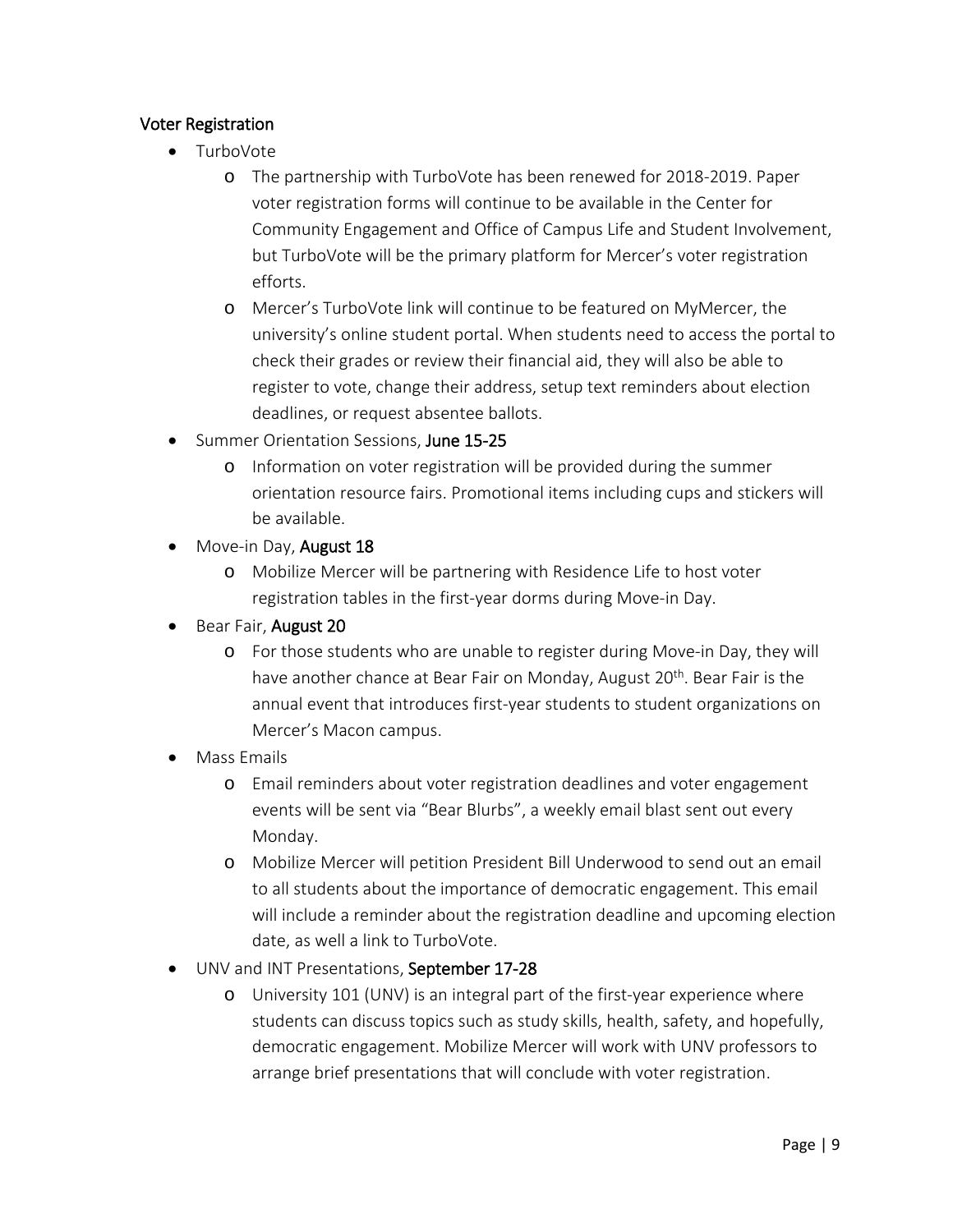- o Similar to UNV, presentations and voter registration will also be offered to INT 201, 'Building Community'. Presentations during INT 201 will serve as an opportunity to engage sophomore students.
- Student Organization Presentations/Event Co-sponsorships, September and October
	- o Mercer has a diverse array of student organizations on campus. Mobilize Mercer will work closely with student organizations and programming boards to identify opportunities for collaboration.
- Campus Competitions, September-October 9
	- o Mobilize Mercer will promote voter registration through campus competitions.
	- o Teams can be formed based on Greek Life affiliation, athletics, residence halls, student organizations, etc.
	- o Each team will be assigned a unique referral code via TurboVote.
- Service-Learning
	- o Keeping in line with Mercer's commitment to engaged learning, Dr. Christopher Grant, Chair of the Political Science Department, will offer a service-learning option in his Campaigns & Elections class.
	- o Students taking Campaigns & Elections will work with Mobilize Mercer to coordinate and implement their voter registration efforts.
- Constitution Day, September 17
	- o Each year, Mercer's Center for America's Founding Principles hosts a speaker series. In 2016, in observance of Constitution Day, Dr. Jeffrey Tulis from the University of Texas conducted a speech titled, "The Anti-Federal Appropriation."
	- o Mobilize Mercer will look to align its voter registration efforts with the 2018 Constitution Day event by hosting voter registration booths throughout the duration of the event. Pocket constitutions and other promotional and educational items will be provided.
- **National Voter Registration Day, September 25** 
	- o Mobilize Mercer will be conducting voter register tabling throughout the day.
	- o Tabling will be conducted in high traffic areas such as the Connell Student Center and the University Center.
- Be a Good NeighBear, October 6
	- o Be a Good NeighBear is Mercer's largest annual day of service. With more than 400 students, faculty, and staff participating, this event will serve as a great opportunity to offer voter registration.
	- o Be a Good NeighBear will serve as one of the final pushes for voter registration before the deadline on October 9<sup>th</sup>.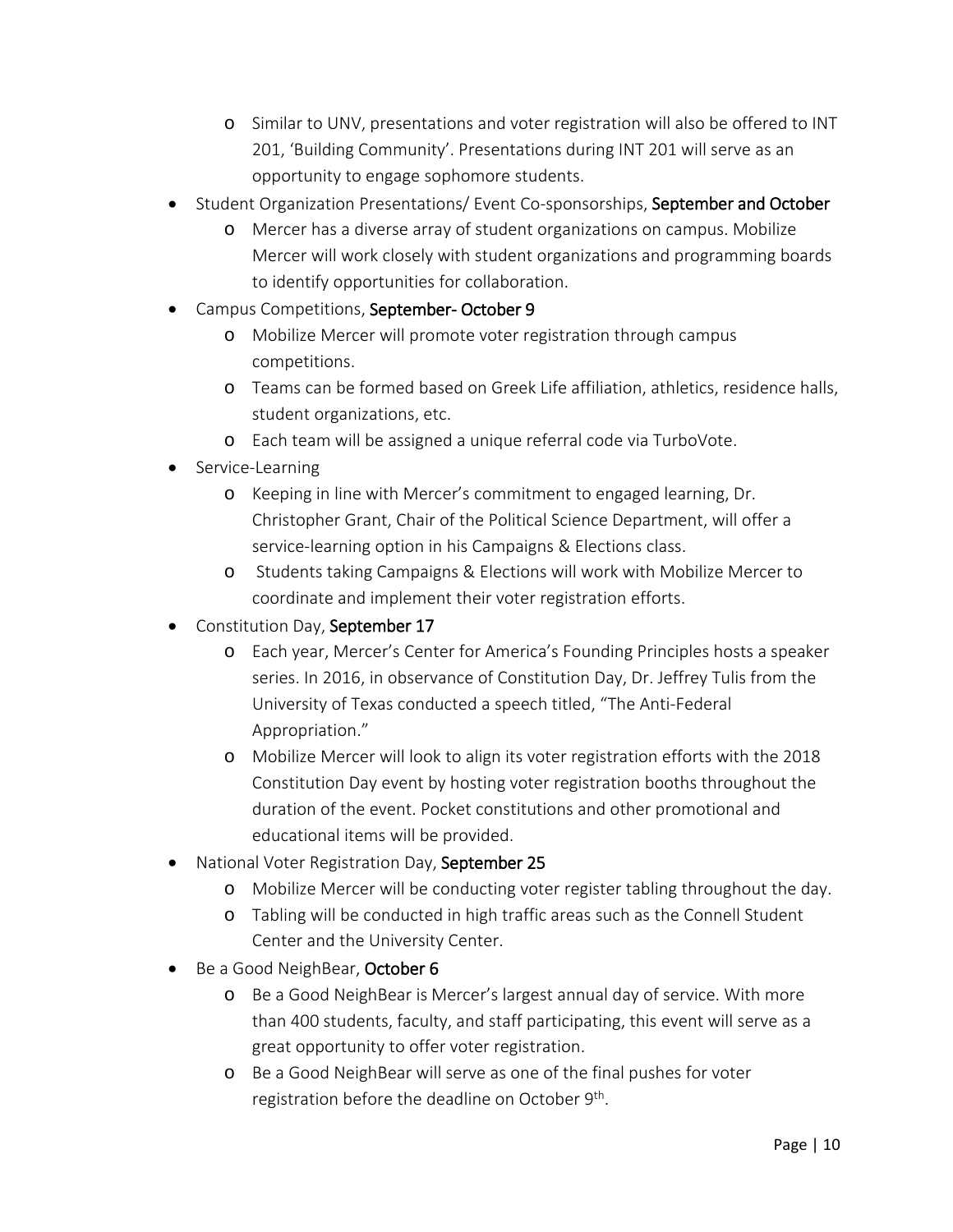# Voter Education

Voter education will be infused throughout Mobilize Mercer's voter registration events; however, additional voter education strategies are listed below.

- Comprehensive Voter Education Website
	- o Mercer's CLDE team will work to establish a website that will provide information on voter registration, polling locations, democratic engagement trends, sample ballots, and upcoming events. The All in Democracy Challenge Action Plan and Mercer's NSLVE reports will be featured on this website.
- Debates, Local Candidate Forums, and Debate Watch Parties
	- o Mobilize Mercer will provide opportunities to increase voter education by hosting debate watch parties; however, a major priority for the summer and early fall will be casting Mercer's bid to host a gubernatorial debate. The President's Office will lead this campaign.
	- o The potential for hosting local candidate forums and seminars on voting rights will also be explored.
- Voter Education Marketing/ Social Media Campaigns
	- o Mobilize Mercer has established an Instagram account to increase voter awareness. Facebook will continue to be used, but Instagram may assist in reaching a broader audience.
	- o Flyers, posters, and banners will be displayed throughout campus and regularly updated.
	- o Op-ed pieces from faculty, staff, or administrators may also be featured in The Cluster, the student news site at Mercer.

# Voter Turnout

- Social Media Campaigns
	- o In the days leading up to Election Day, Mobilize Mercer will launch their "I vote because…" campaign. The campaign will feature prominent student leaders who represent a diverse cross-section of Mercer's study body.
- Election Day Shuttling, November 6
	- o A potential barrier to voting may be transportation. To address this barrier, Mobilize Mercer will coordinate shuttles on Election Day.
- Election Night Celebration, November 6
	- o Mobilize Mercer will host an Election Day Watch Party that will include election themed food and "I Voted" swag.